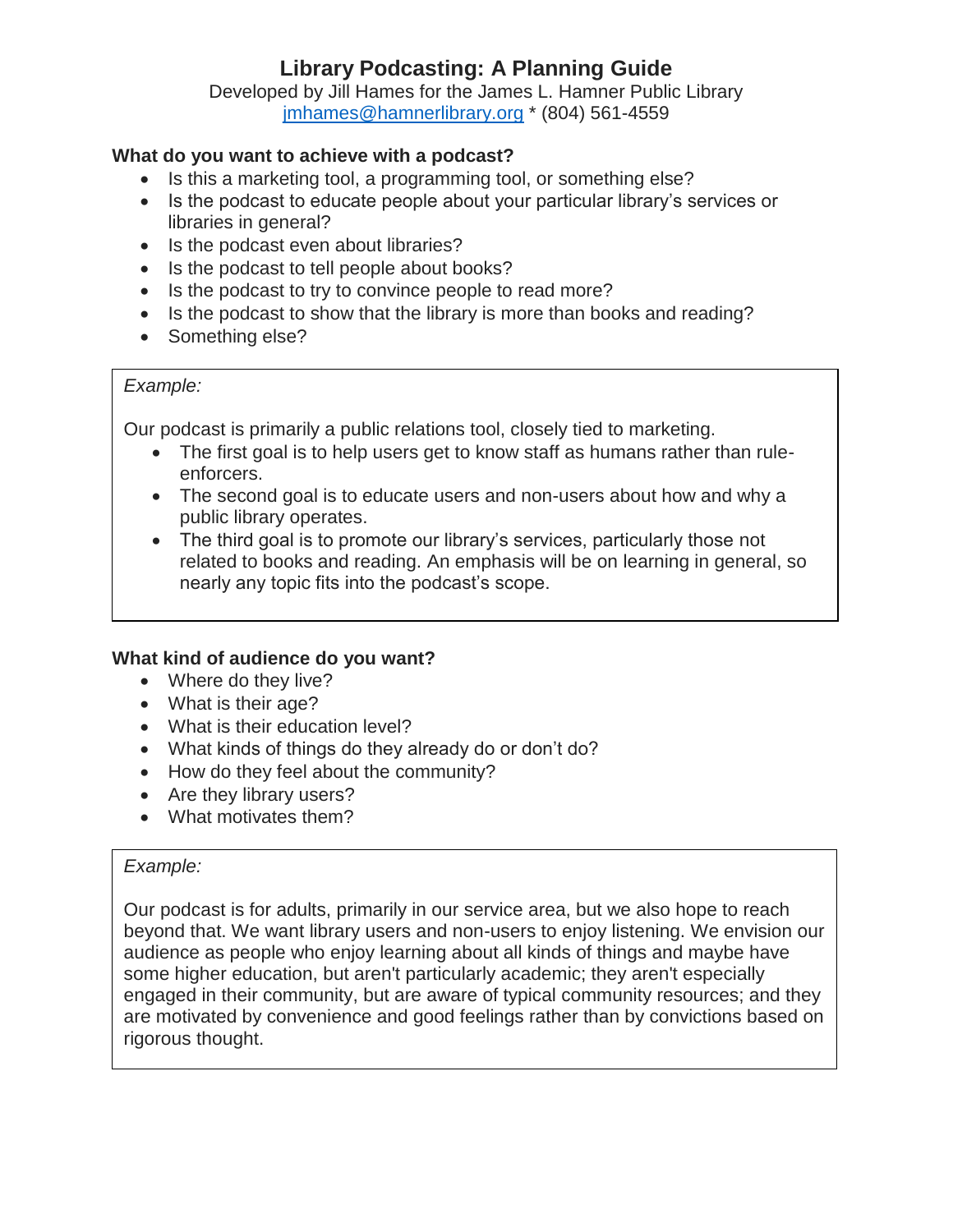Developed by Jill Hames for the James L. Hamner Public Library [jmhames@hamnerlibrary.org](mailto:jmhames@hamnerlibrary.org) \* (804) 561-4559

**Does the library have someone enthusiastic about performing and producing a podcast? Does the host have the judgement to direct a conversation? Are the host and producer the same people?**

- Recording a podcast is much like performing or public speaking. The host needs to be comfortable being recorded, skilled at moving a conversation forward, and able to redirect tangents back to the main topic.
- The host needs to be able to judge what not to say in order to not give the wrong impression about the library.
- The host should be comfortable using multiple pieces of potentially glitchy software that interact. (This might not be as much of an issue if you aren't using free software.)
- The producer needs to be able to listen for small details and use a mouse with precision during editing. Editing a sound file can be tedious.
- Experience as a sound engineer is helpful during recording, but not necessary.

### *Example:*

Jill is enthusiastic about recording, has performing and public speaking experience, and is responsible for the library's public relations. She is also comfortable with technology and has some experience as a sound engineer.

## **What format will the podcast take?**

- One person talking?
- A talk show with two or more people?
- One person who interviews others?
- A radio drama?
- Something else?

### *Example:*

Our podcast will be hosted by Jill. It will typically be a talk show with a co-host. The co-host will be someone on staff who is excited to be recorded. No one who does not want to participate will be expected to record. Sometimes, it will be an interview conducted by Jill.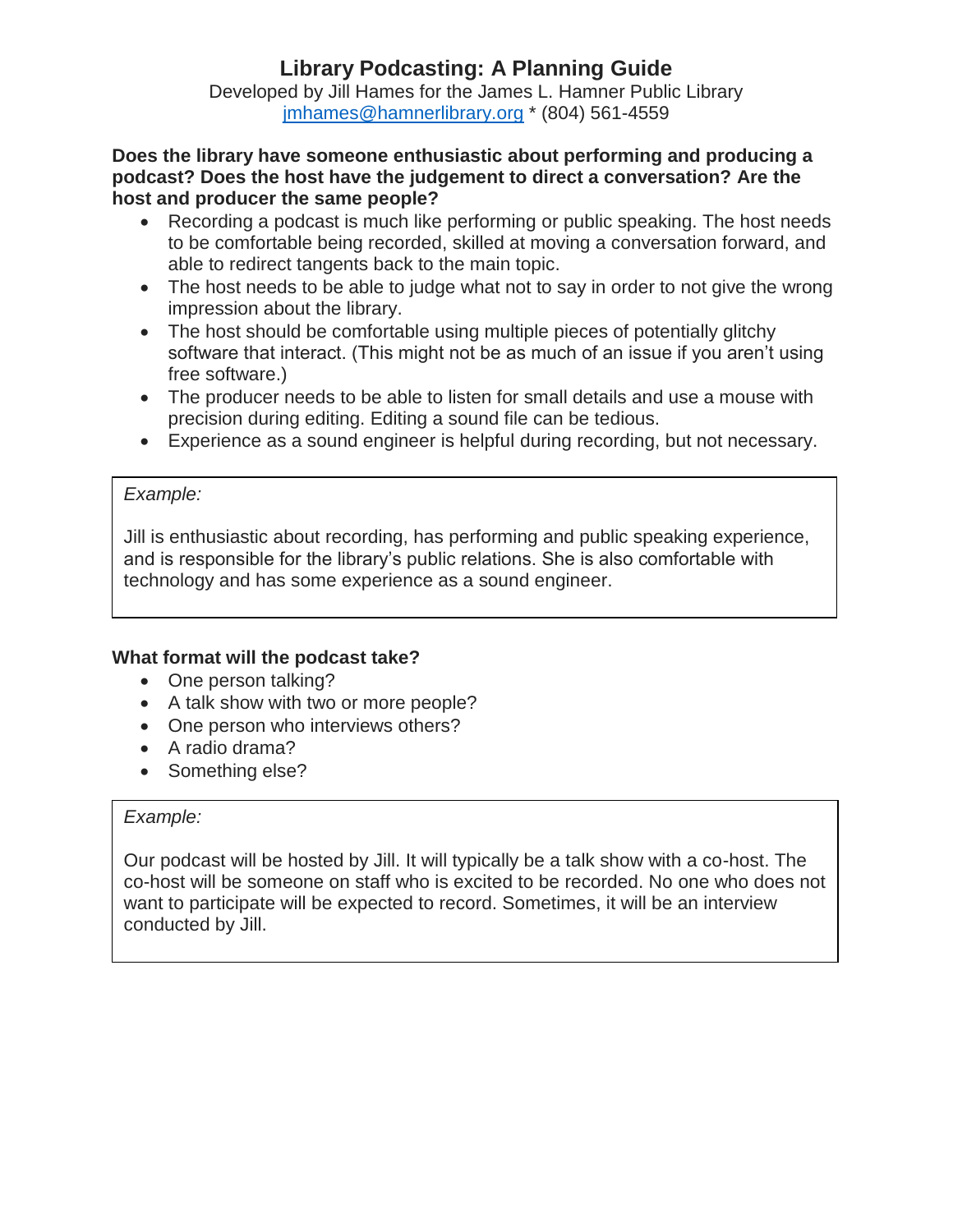Developed by Jill Hames for the James L. Hamner Public Library [jmhames@hamnerlibrary.org](mailto:jmhames@hamnerlibrary.org) \* (804) 561-4559

## **What mood will the podcast have?**

- Formal and strictly professional?
- Relaxed and casual?
- Academic?
- Something else?

#### *Example:*

Our podcast will be relaxed. Humorous mistakes will not be edited out. We want the feel to be that listeners walked into the library on a slow day and overheard staff talking. Another way to put it is that we want listeners to feel like they walked into a living room and joined a casual conversation among library workers.

**From where will you get content? Does what you want to do fall under fair use or do you have permission from the copyright owners? Will it make your users uncomfortable?** (I'm not an attorney. Talk to your own lawyer and do your own research.)

- Reading an entire book might be a lot of fun and get a lot of listeners, but it probably isn't covered by fair use.
- Writing your own radio drama to perform is probably fine.
- Telling stories about patrons, even with their names or genders changed, might not be the best public relations tactic.

#### *Example:*

The primary content will be the opinions of the participants. The host will be responsible for ensuring content use falls under fair use. Stories told about patrons will only be positive, always anonymized, and used judiciously.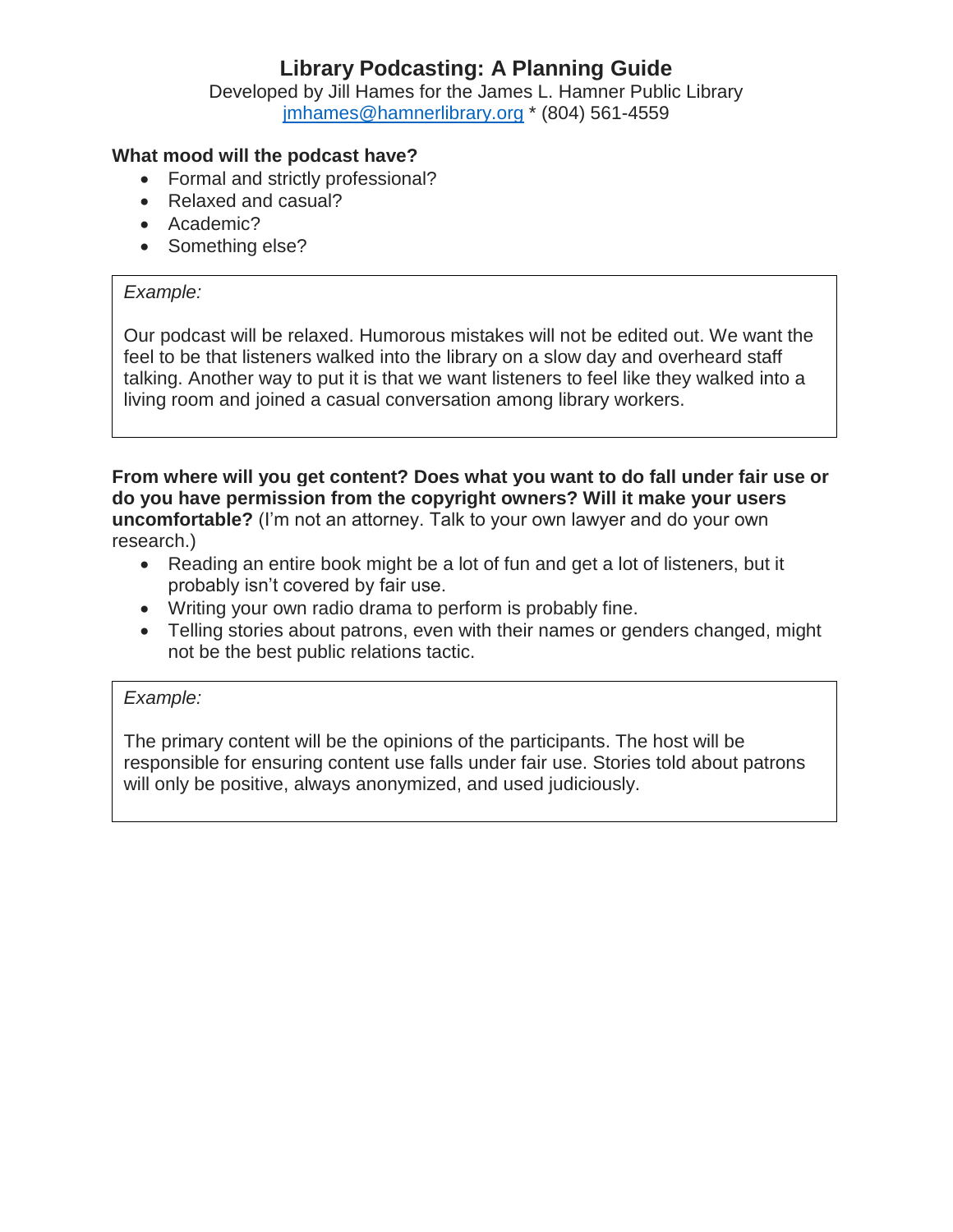Developed by Jill Hames for the James L. Hamner Public Library [jmhames@hamnerlibrary.org](mailto:jmhames@hamnerlibrary.org) \* (804) 561-4559

## **Do you have time to record and produce a podcast?**

The more thorough the editing, the more time it takes. If you are learning how to edit as you go, it takes even more time.

*Example for a 30-Minute Finished Product* (Assuming you don't have a recording studio ready to go at all times)*:*

| Set-Up and Sound Checks: 10 minutes |                            |
|-------------------------------------|----------------------------|
| Recording:                          | 45 minutes                 |
| <b>Break Down:</b>                  | 5 minutes                  |
| <b>Bare-Bones Editing:</b>          | 60 minutes                 |
| <b>Create Show Notes:</b>           | 15 minutes                 |
| <b>Upload Episode Details:</b>      | 10 minutes                 |
|                                     | 145 minutes $= 2.25$ hours |
|                                     |                            |

### **How often will an episode be released? On which days?**

- Once per week?
- Once per month?
- Twice a week?
- Twice a month?
- Something else?

## *Example:*

We will release one episode every Wednesday.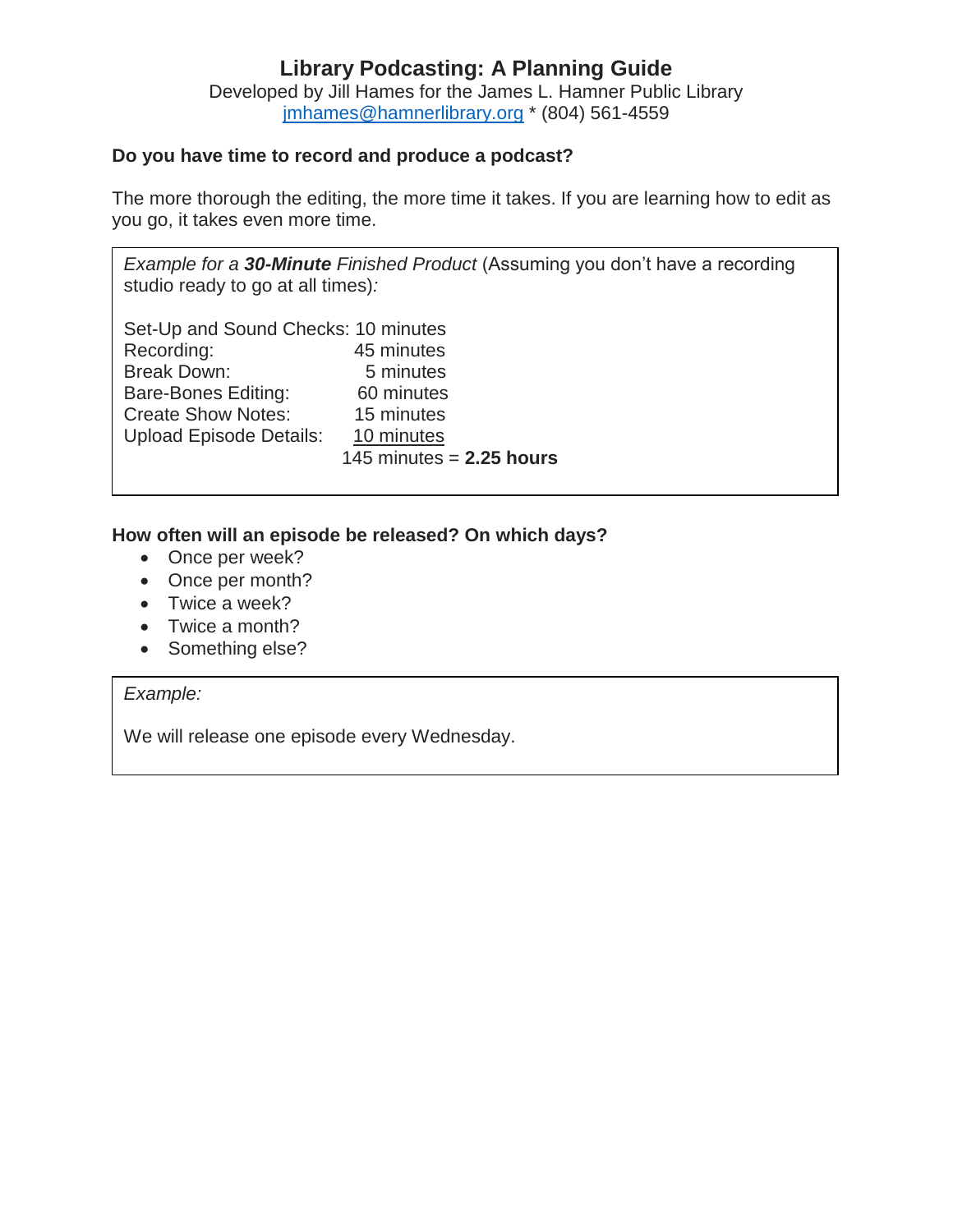Developed by Jill Hames for the James L. Hamner Public Library [jmhames@hamnerlibrary.org](mailto:jmhames@hamnerlibrary.org) \* (804) 561-4559

#### **How will you gain listeners for your podcast? Do you have time to promote it? Who will be responsible for promotions? Will you pay a service to generate promotional content?**

Podcasts need to be promoted as much as any other library service, maybe more, since there is so much competition and "library podcast" sounds boring. You are competing with an estimated 550,000 other podcasts (Buzzsprout).

- Buzzsprout recommends 7 pieces of promotion per episode.
- How many places are you going to promote your podcast?
- Does the person responsible have the credentials to effectively promote?
- Is it more cost effective to hire Buzzsprout or another service to generate content for you?

### *Example:*

We will promote the podcast through social media, on our website, and word-ofmouth. Jill is responsible for the library's social media and will create the posts. All staff are encouraged to tell patrons about the podcast. At this time, we will not hire a service to generate content, but this is something to look into for the future. Promotions will be as we have time, but the minimum goal is one social media post per episode.

#### **How will you measure success?**

- What evidence will show that you are doing what you hoped to achieve?
- How many listeners, downloads, or plays do you hope to get in the first year?
- What would cause you to decide the cost, including time, is more than the benefit?

#### *Example:*

If after 12 months, we have an average of 12 listeners, we will consider the first year successful. If the average is less than that and there is not significant positive feedback from our community, we will discontinue the podcast. If the average is less than that, but we receive frequent positive feedback, we will continue for one more year with a goal of an average of 21 listeners for 12 months. If we lose staff willing and/or able to record and produce the podcast, it will be discontinued.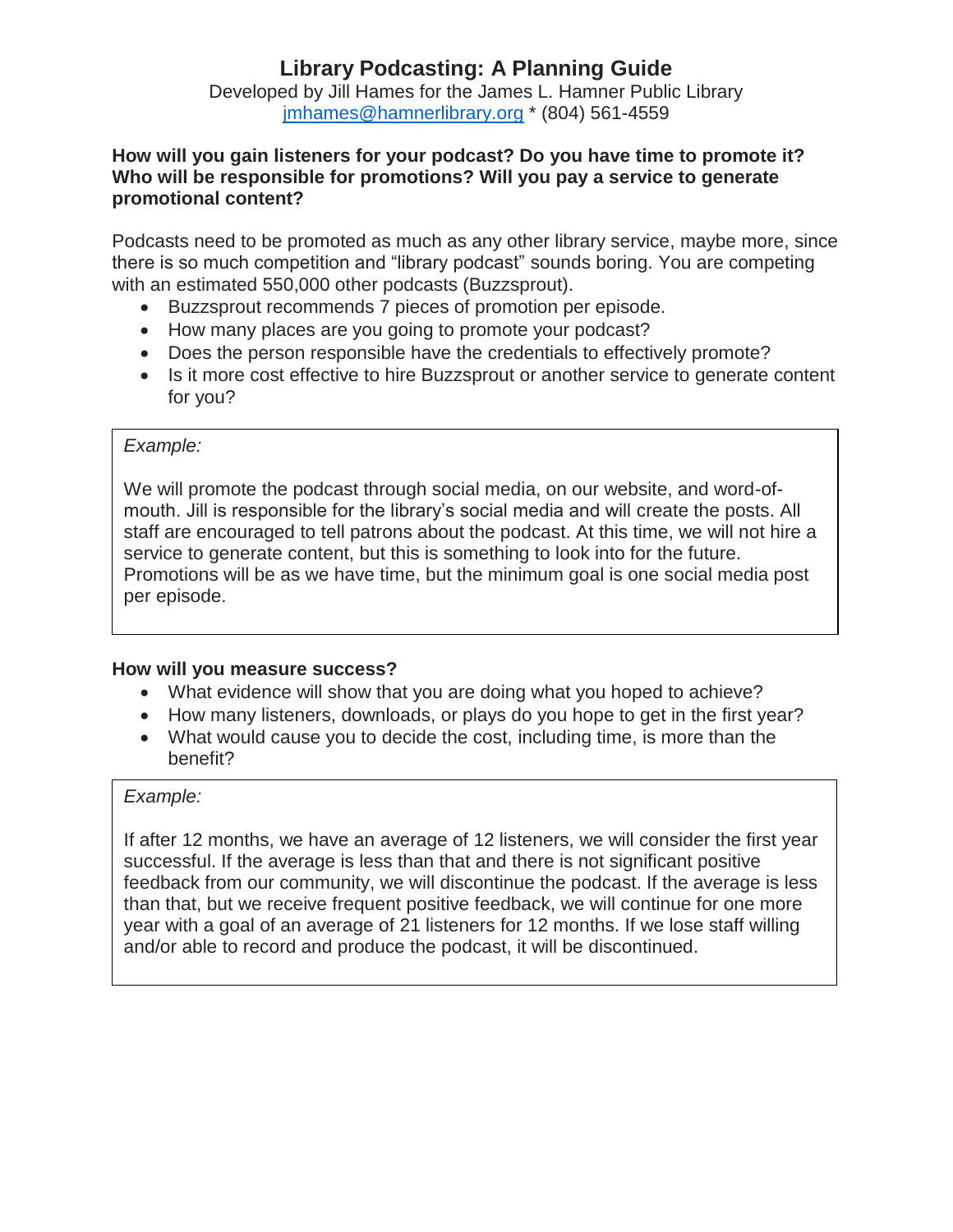Developed by Jill Hames for the James L. Hamner Public Library [jmhames@hamnerlibrary.org](mailto:jmhames@hamnerlibrary.org) \* (804) 561-4559

## **Getting the Gear**

#### **Sound is the most important. This is an auditory experience. Quality sound is the most important consideration.**

There are all kinds of options for recording set ups. There are all kinds of price points, too. Things change as technology changes. Decide on your priorities and do your own internet research.

#### *Example:*

Our budget is \$500. If we cannot get equipment to provide quality sound with minimal editing, we will not create a podcast. A simple hosting solution is important.

## **Hosting**

You will need a service to host your audio files. This is the same concept as needing a service to host your website. Some popular options are:

- Blubrry
- Buzzsprout
- Podbean

Different podcasts have different needs. Choose something because it fits what you prioritize, not because another library uses it.

### *Example:*

We want a hosting site that has a price structure that is easy to understand. We want the website to be easy to use without a noticeable learning period.

We chose Buzzsprout because of its positive reviews for being user-friendly, simple price structure, and because Wordpress plugins are unimportant to us (if they were, we would use Blubrry).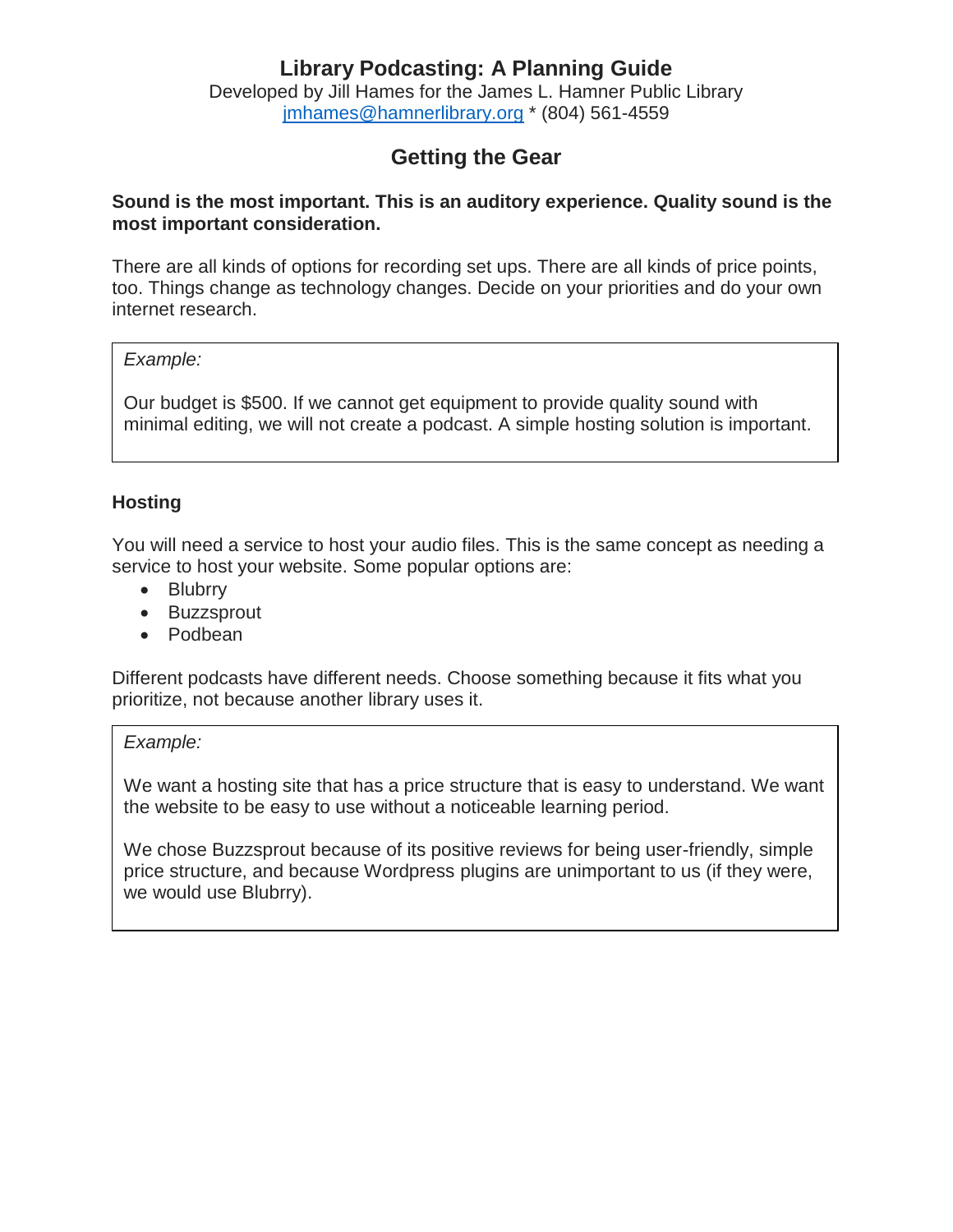Developed by Jill Hames for the James L. Hamner Public Library [jmhames@hamnerlibrary.org](mailto:jmhames@hamnerlibrary.org) \* (804) 561-4559

## **Microphones**

Learning about mics is an education in itself. Which microphones you chose will depend on the nature of your podcast. If you have plans to video your recording sessions, that will also influence the kinds of mics you choose.

*Do not use your computer's internal microphone.* It is possible to record with the internal mic, but the sound quality isn't as good as when using an external mic, especially if you have more than one person talking.

Connection types:

- XLR (the traditional pin types connections; requires hardware beyond a computer)
- USB (plugs directly into the computer)

Common microphone styles:

- Condenser tabletop with multiple pattern selection
	- $\circ$  Easy to change recording pattern (directly in front, both sides, etc.)
	- o Record one or multiple people with the same mic
	- o May be easier to control settings than headset or lavalier
- Headset
	- o Good for people who move
	- o Good for videos, depending on style
	- o Picks up noise from clothing, hair, etc. that touches it
- Lavalier/Lapel
	- o Good for people who move
	- o Good for videos, depending on style
	- o Picks up noise from clothing, hair, etc. touching it

### *Example:*

We chose Blue Yeti tabletop condenser microphones because of their high reviews for an affordable mic and their versatility. We chose to purchase two mics because we will have two people recording and controlling sound quality is easier when each person has their own mic.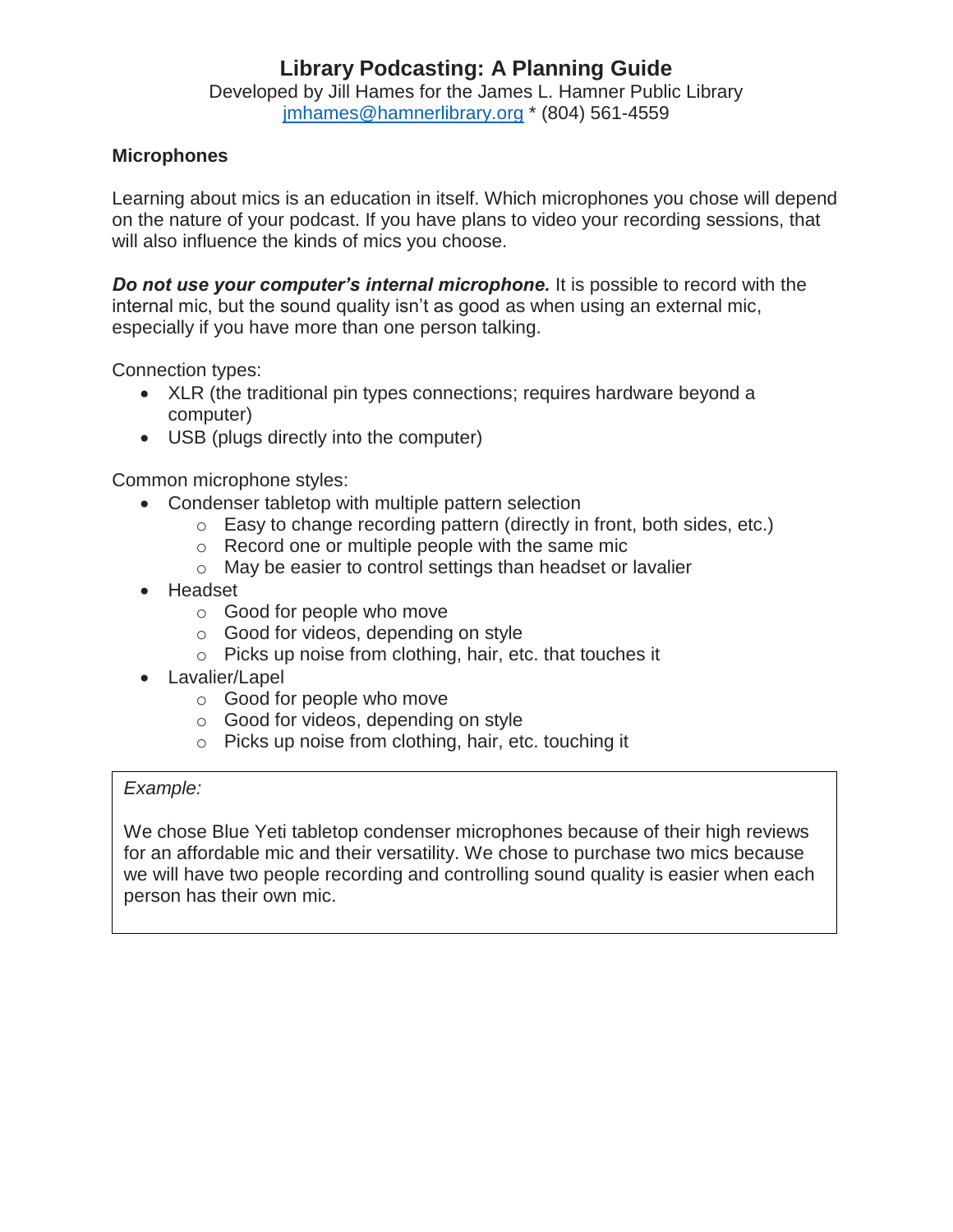Developed by Jill Hames for the James L. Hamner Public Library [jmhames@hamnerlibrary.org](mailto:jmhames@hamnerlibrary.org) \* (804) 561-4559

### **Software**

*Audacity* is easy to use when you don't know anything, yet has plenty of features for those who do. It is donationware. It will record multiple mics with the addition of mixer software, but it will record them onto the same track, which gives less control over editing.

*Voicemeeter* is useful for recording multiple mics into Audacity. It is donationware.

**Skype** has free and paid versions. I've read that it has the ability to record calls, but I haven't seen it on the free version. I've read that Skype and Audacity can be used together, but have not been able to do this.

## **Where to Record**

A room with minimal noise is best. If your recording has doors closing, people talking, etc. in the background, it can be difficult to edit out.

A small room will help prevent recording an echo-type sound.

A room with materials that will absorb sound (carpet, draperies, etc.) will also help prevent echoes and other unwanted effects.

The higher-quality mics (e.g. Blue vs. an internal computer mic) will help eliminate unwanted sound quality from less-than-ideal recording rooms.

Experiment with different rooms and positions within a room. Even something as simple as facing the wall at an angle instead of straight on can help improve the sound quality.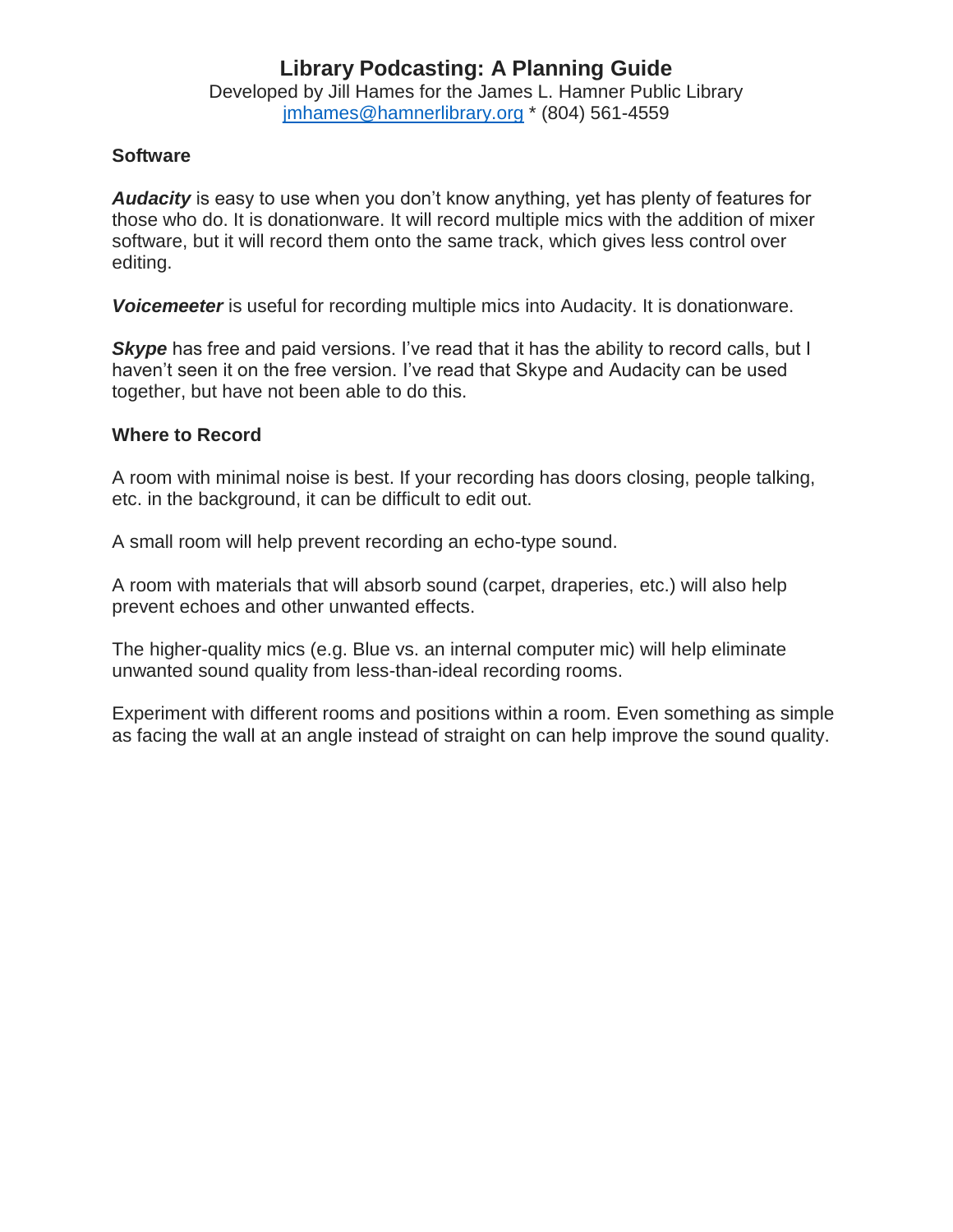Developed by Jill Hames for the James L. Hamner Public Library [jmhames@hamnerlibrary.org](mailto:jmhames@hamnerlibrary.org) \* (804) 561-4559

## **Optional**

Pop filters are an inexpensive way to improve sound quality. Their primary use is to smooth out noise interference from the explosion of air when singers say "b," "p," and similar sounds. For speakers, I tried with and without a pop filter and preferred the sound quality with it. To me, the sound was more like the sound of a live person and less like the sound of a recorded person.

External hardware mixers are most likely needed if using XLR mics. There may be some other options for converting XLR to USB, but a mixer is the most common solution.

External hardware mixers are pricy, but they give the greatest control over recording quality sound.

### *My Opinion*

If I could afford it, I would start with a quality mixer and software to record all mics onto separate tracks. Then I would get mics to go with the mixer and software. I would use pop filters on the mics. This set up would require the greatest amount of learning about sound engineering, but would also provide the opportunity for the best sound quality.

| <b>A Sample Supply List Budget</b>                                           |                                         |  |
|------------------------------------------------------------------------------|-----------------------------------------|--|
| 2 Blue Yeti Microphones<br>2 Auphonix Pop Filters<br>Audacity<br>Voicemeeter | \$260<br>\$84<br>\$<br>0<br>\$<br>\$344 |  |
| 1 Year Buzzsprout                                                            | \$144                                   |  |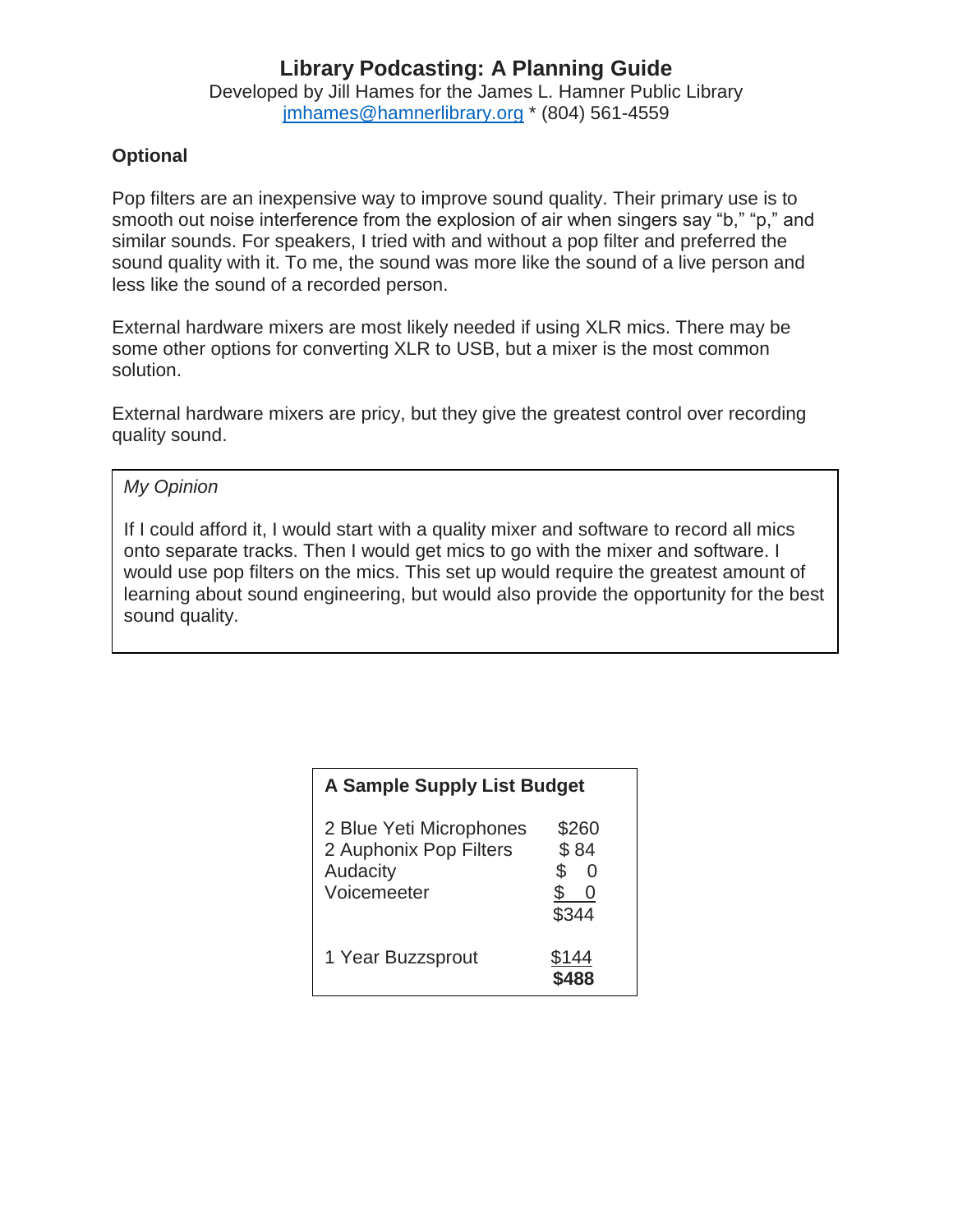Developed by Jill Hames for the James L. Hamner Public Library [jmhames@hamnerlibrary.org](mailto:jmhames@hamnerlibrary.org) \* (804) 561-4559

## **Putting It All Together**

### *Recording Phone Calls*

I haven't learned to do this yet. I've read that it is very easy to do with Skype, but the record button that is supposed to exist doesn't show up in my software (the most recent version).

I've also read that you can use Audacity to record Skype calls, but again, the button that is supposed to be there doesn't show in my software (the most recent version).

I've read of other software that will record computer calls.

I've read than a smartphone with the correct app can record calls, but then there is no assurance of sound quality. Presumably, the sound file could be transferred to a computer for editing.

*Recording in Person: 2 People*

*Set Up*

You will need:

- A computer with
	- o Mixing software (e.g. Voicemeeter)
	- o Recording software (e.g. Audacity)
	- o Editing software (e.g. Audacity)
- 2 Microphones (e.g. Blue condenser tabletop USB)
- Hosting service (e.g. Buzzsprout)
- The quietest, smallest room available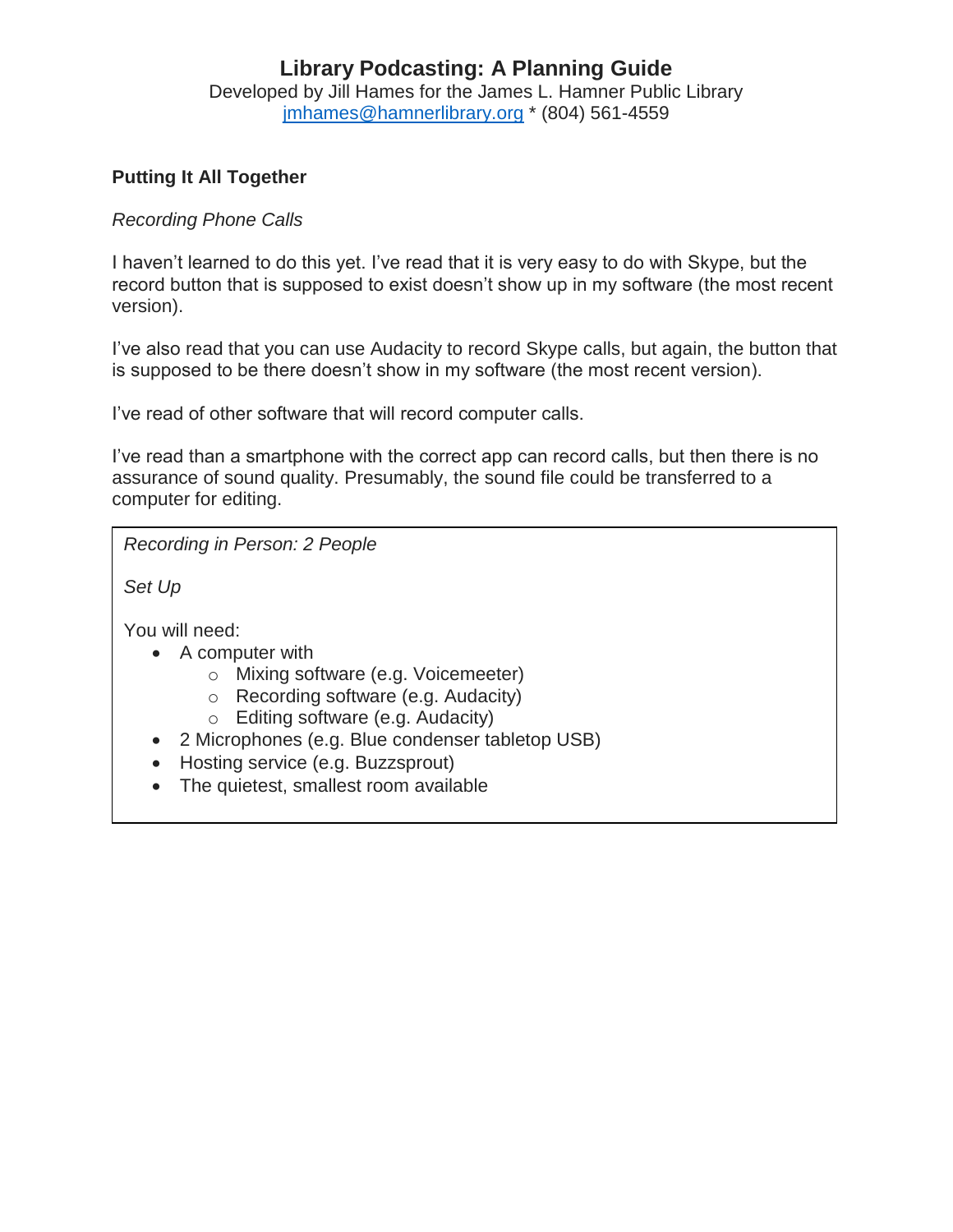Developed by Jill Hames for the James L. Hamner Public Library [jmhames@hamnerlibrary.org](mailto:jmhames@hamnerlibrary.org) \* (804) 561-4559

*Recording in Person: 2 People Recording and Publishing Process* 1. Install microphones onto computer 2. Open and calibrate Voicemeeter 3. Open Audacity and perform a sound check 4. Work between Voicemeeter, Audacity, and mic settings until you are satisfied with the sound 5. Record episode into Audacity 6. Save episode 7. Close Voicemeeter 8. Uninstall mics 9. Edit episode in Audacity, being sure to work with a file copy, not the original 10.Save the edited file as WAV or other format accepted by the hosting site 11.Upload the file to the hosting site and add show notes 12.Publish 13.Promote

## **Final Thoughts**

Written out, the process looks overwhelming, but it isn't any more difficult than planning another type of program. The biggest risk is in selecting microphones, other hardware, and software because there is always something better and more expensive. Get what you can afford and go forward with confidence.

That said, whatever you can do to record tracks separately will help you to create a more professional end product.